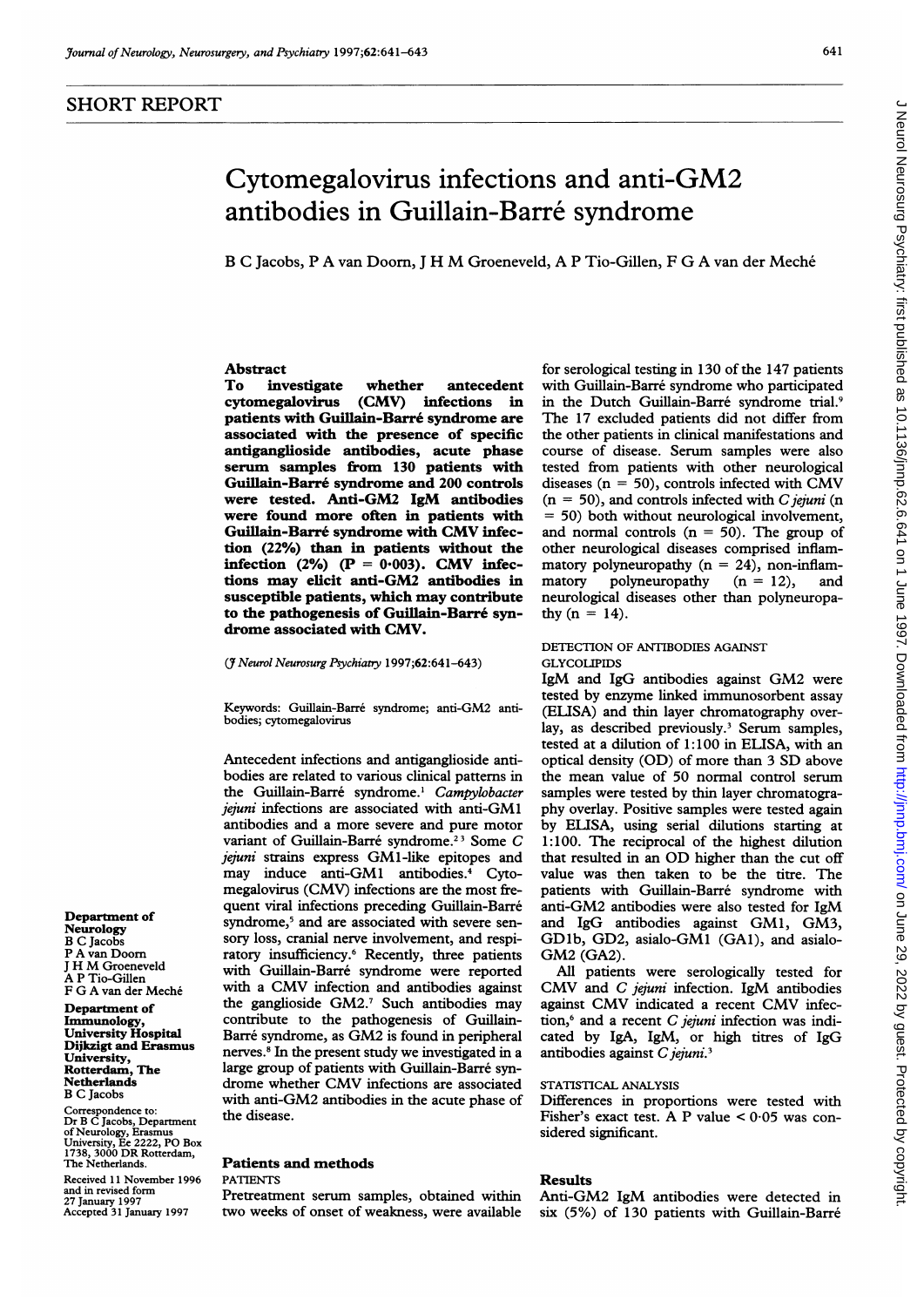

Titre of anti-GM2 IgM antibodies in patients with Guillain-Barré syndrome (GBS) other neurological diseases (OND), cytomegalovirus (CMV) infected controls (CMVC),<br>and C jejuni infected controls (CJC) both without neurological involvement, and normal controls (NC). Patients with Guillain-Barré syndrome were subdivided into patients with allarrhoed, followed by a severe and predomi- $CMV$  infection (CMV+), C jejuni infection (CJ+), and those without CMV and C jejuni infection (CMV/CJ — ). Three patients with Gui<br>infection with CMV and C jejuni and were nega

syndrome, two  $(4\%)$  of 50 patients with other neurological diseases, one (2%) of 50 control patients with CMV, and in none of the 50 control patients with  $C$  jejuni infection or 50 normal controls (figure). These antibodies *jejuni* infections. were found in four (22%) of 18 patients with Guillain-Barre syndrome with <sup>a</sup> recent CMV infection. This frequency of anti-GM2 IgM antibodies was higher than in patients with Guillain-Barré syndrome without CMV infection (2%) ( $P = 0.003$ ), and patients with other neurological diseases ( $P = 0.04$ ), CMV controls  $(P = 0.02)$ , control patients with C *jejuni* infection ( $P = 0.004$ ), and normal controls ( $P = 0.004$ ). Anti-GM2 IgM antibodies were found in two (4%) of 45 patients with Guillain-Barré syndrome with a recent C jejuni infection, but this frequency was lower than in patients with Guillain-Barré syndrome with a CMV infection ( $P = 0.04$ ). Three patients with Guillain-Barre syndrome had a dual infection with CMV and C jejuni, but did not have anti-GM2 antibodies. In all patients with Guillain-Barre syndrome the titre of the anti-GM2 IgM antibodies decreased with clinical improvement. Anti-GM2 IgG antibodies could not be found in pretreatment serum. Isotype switch to anti-GM2 IgG or IgA antibodies during follow up of the anti-GM2 positive patients with Guillain-Barre syndrome did not occur.

Anti-GM2 IgM antibodies were found in two patients with other neurological diseases. One patient had a chronic pure motor and demyelinating polyneuropathy with paraproteinaemia. The other patient had paraesthesiae and a chronic motor and demyelinating polyneuropathy without paraproteinemia. In these patients no evidence for CMV infections was found.

The four patients with Guillain-Barré syn-

drome and CMV with anti-GM2 antibodies had additional IgM antibodies against GA2, and in one patient against GD2, but not against GM1, GM3, GD1b, or GA1. In these patients IgG antibodies against glycolipids were not found. Interestingly, the two patients with Guillain-Barré syndrome and C jejuni infection with anti-GM2 antibodies also had IgM antibodies against GM1, GDlb, and GAl, but not against GA2 and GM3. In these two patients IgG antibodies against GM1 and AGM1 were also found.

The clinical characteristics of the patients with Guillain-Barré syndrome with anti-GM2 antibodies were found to be related to the antecedent infections. The four CMV positive patients were relatively young females who had an antecedent upper respiratory infection. OND CMVC CJC NC Thereafter, they had globally distributed mod- (50) (50) (50) (50) erate to severe weakness with facial palsy, sensory loss, and paraesthesiae, and in three patients, respiratory insufficiency. The two patients infected with  $C$  jejuni had antecedent nantly distal weakness without involvement of cranial and sensory nerves, and without respiratory insufficiency. These two patients slowly recovered to independent locomotion (125 days and more than 181 days). The clinical symptoms of the patients with Guillain-Barré syndrome with anti-GM2 antibodies did not differ significantly from those of other patients with Guillain-Barré syndrome with CMV or  $C$  *jejuni* infections.

### **Discussion**

The association between CMV infections and anti-GM2 antibodies described in this study further supports the concept that antecedent infections are related to antiglycolipid antibodies and clinical subgroups in Guillain-Barre syndrome.' It parallels the previously reported associations between C jejuni infections and anti-GM1 antibodies,<sup>23</sup> and between  $Myco$ plasma pneumoniae infections and antigalactocerebroside antibodies.'0

Our results are partly in accordance with those published by Irie et al.<sup>7</sup> They found anti-GM2 antibodies in all three patients with Guillain-Barre syndrome and CMV infection and in none of the patients with Guillain-Barre syndrome without CMV infection. In <sup>a</sup> large group of patients with Guillain-Barre syndrome we showed the presence of anti-GM2 antibodies in a lesser percentage (22%) of patients infected with CMV. However, serum samples in the study of Irie et al were obtained at rather a long time after neurological onset (mean 24, range two to 180 days) compared with our study (mean six, range one to 14 days) which may lead to an underestimation of CMV infections in their patients. In addition, we also found anti-GM2 antibodies in some patients with Guillain-Barre syndrome with C jejuni infections, but the frequency was significantly less than in patients infected with CMV.

Antiganglioside antibodies in patients with Guillain-Barre syndrome are predominantly